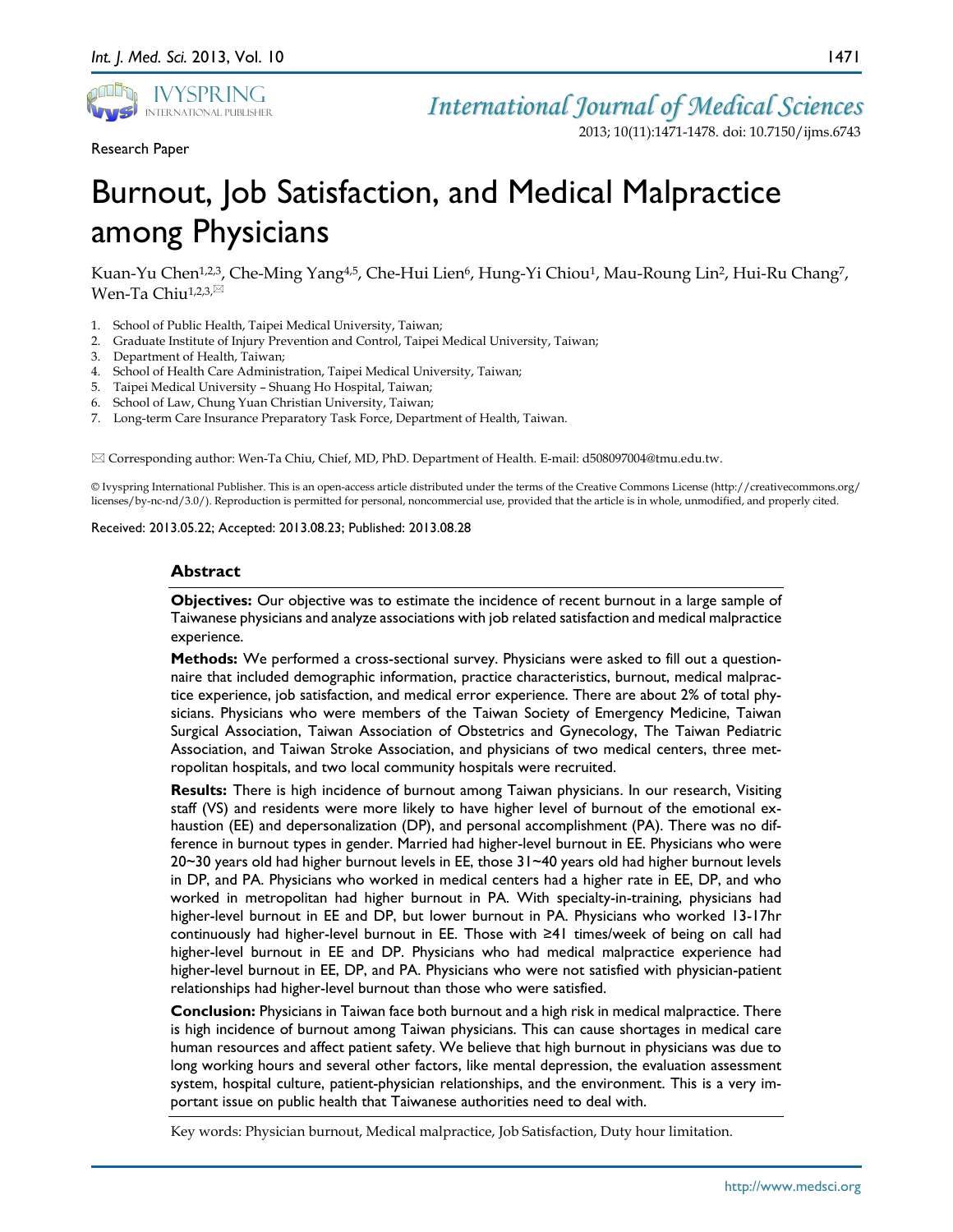## **Introduction**

Physicians take care of patients, but they often ignore their own health. Physician burnout is highly associated with medical errors, quality of care [1-3], and career satisfaction [26 28 29] about one's career. One study found that, surgeons with work-home conflicts were more likely to have burnout, depression and less likely to recommend surgery as a career option to their children [29]. Burnout not only affects patient safety but more importantly physicians' health. Burnout is more prevalent among males, residents, and surgeons [4-9]. Previous studies focused on gender [10], age, medical errors [11 12], sleep deprivation, residents [4], the number of times on call per week [13], and specialties [26 28], but sometimes different results were obtained by different studies.

The 1999 Institute of Medicine's report estimated that medical errors in US hospitals result in at least 44,000 and as many as 98,000 deaths each year. Although there are different definitions of "medical error", a common definition is: a commission or omission with potentially negative consequences for the patient that would have been judged wrong by skilled and knowledgeable peers at the time it occurred independent of whether there were any negative consequences[14]. Several studies indicated that higher medical error rates are strongly associated with a physician's burnout status [11 15]. Furthermore, one study showed that after highly intensive work (80 h/week), physicians act like those with a blood alcohol concentration of 0.05% [13].

According to the news of Japan [16], 40% of physicians face *karoshi* (a Japanese word meaning death from overwork), and nearly 80% produce medical error caused by burnout and sleep deprivation. Recent research by a labor policy research institution in Japan found that Japanese physicians work 53.2 h/week on average, 40% work up to 60 h, and even 10% work over 80 h. In our study 49.5% Taiwanese physicians work > 57 h / week, 34.5% work up to 65 h / week; Extra work hours for morning meeting, academic research, and teaching take 10.6% physicians 21 h in average. Furthermore, 83.9% of physicians admit that they nearly were negligent due to their burnout status, and nearly 85% produced adverse medical events. According to *The Labor Standards Act* of Japan, the total number of working hours should not exceed 40 h/week. Working overtime up to 80 h/month for 6 months would raise the risk of *karoshi*. There were 7 physicians who died of *karoshi* (a Japanese word for "death from overwork") in Taiwan from 2008 to 2012. However, little is known about the personal characteristics, work-related characteristics, and medical malpractice experience with burnout types

among Taiwanese physicians. This is the first study on burnout of Taiwanese physicians.

# **Material and Methods**

## **Participants**

We conducted a survey to evaluate burnout and medical errors among Taiwanese physicians in May to November 2012. Physicians who were members of the Taiwan Society of Emergency Medicine, Taiwan Surgical Association, Taiwan Association of Obstetrics and Gynecology, The Taiwan Pediatric Association, and Taiwan Stroke Association, and physicians of two medical centers, three metropolitan hospitals, and two local community hospitals were recruited.

## **Data collection**

We set purposive sampling to collect our samples. Physicians were surveyed in May to November 2012 with a three-part high reliable level [17] questionnaire ( $\alpha$ =0.659) of 69 questions, which included demographic information, practice characteristics, burnout, medical malpractice experience, job satisfaction, and medical error experience. A cover letter stated the purpose of the survey was to better understand participants. Standardized tools were used for the burnout survey, the Maslach Burnout Inventory-General Survey [18], which has 3 subscales to evaluate the 3 domains of burnout: emotional exhaustion (EE), depersonalization (DP), and low personal accomplishment (PA). EE estimates feelings of being emotionally overextended and exhausted by one's work; DP estimates an unfeeling and impersonal response toward recipients of one's service, care treatment, or instruction; and PA estimates feelings of competence and successful achievement in one's work. Each question was answered on a 7-point Likert scale with response options ranging from "never" to "daily." Surgeons with a high score for medical professionals on the DP and/or EE subscales were considered to have at least one manifestation of professional burnout. The visitor was trained before study. The standard protocol was used to collect questionnaire and input data. There were totally sent out 1,100 questionnaires, 839 were returned, and excluded 30 missing. There are totally 809 into our analysis.

## **Statistical analysis**

Descriptive statistics were used to characterize the sample demographics. Of the approximately 1,100 questionnaires we sent out, 839 (76%) were returned. A Chi-squared test was used to estimate associations between the variables and burnout. Multivariate associations among demographic characteristics, professional characteristics, and medical malpractice ex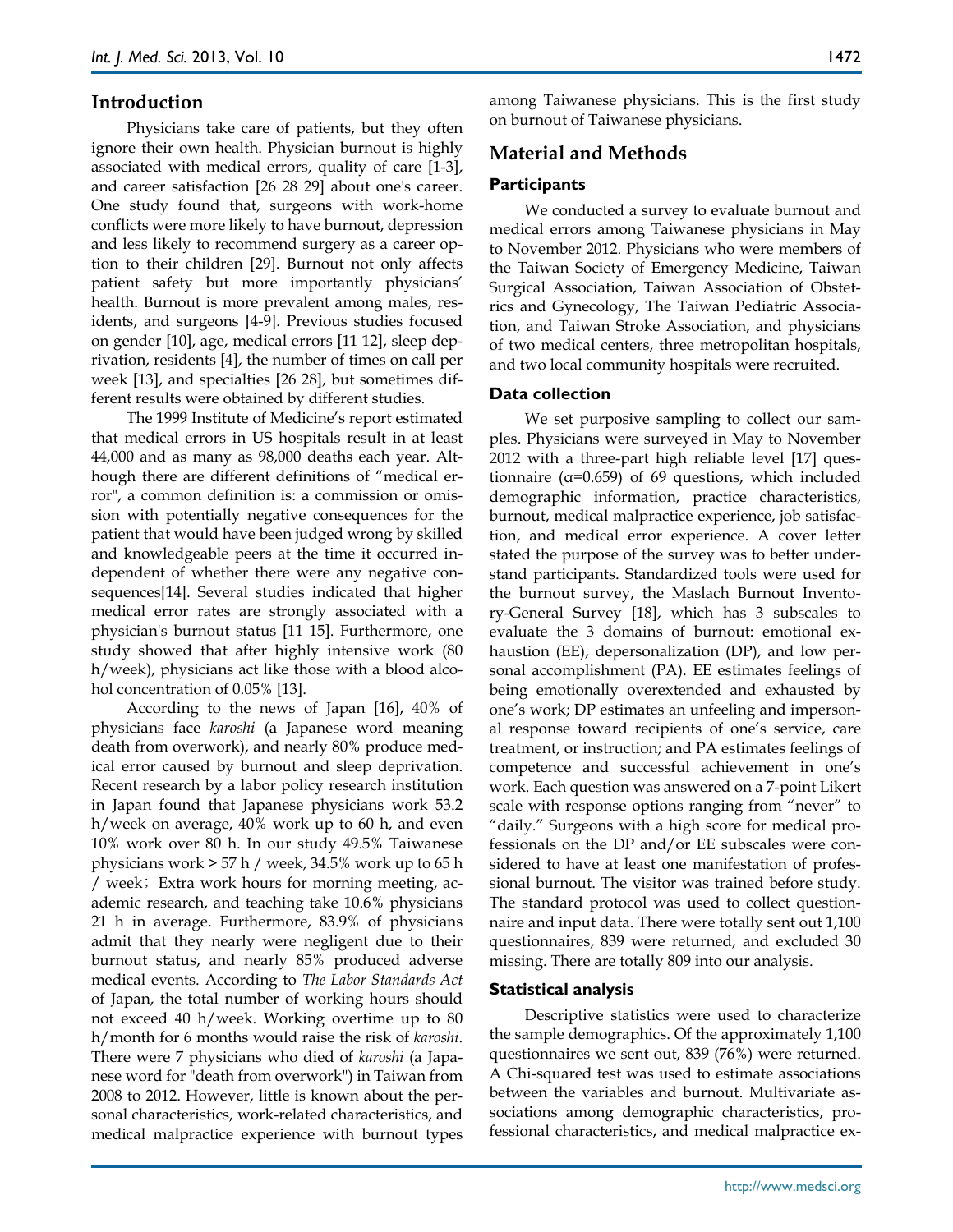perience with burnout were assessed using a logistic regression. Both forward and backward elimination methods were used to select significant variables for the models where the directionality of the modeling did not impact the results. The independent variables used in these models included: alcohol use, average work hours per week, total work hours per week, number of times on call per week, medical malpractice experience, satisfaction with one's practice specialty, satisfaction with patient-physician relationships, and burnout. In addition, the odds ratio (OR) for reporting burnout associated with independent variables was also calculated. All analyses were done using SPSS vers. 19.0 (SPSS, Chicago, IL, USA).

# **Results**

Physicians who were members of Taiwan Society of Emergency Medicine, Taiwan Surgical Association, Taiwan Association of Obstetrics and Gynecology, The Taiwan Pediatric Association, and Taiwan Stroke Association, and physicians of two medical centers, three metropolitan hospitals, and two local community hospitals were recruited. Approximately 839 physicians (about 2% of total physicians in the country) participated and returned the questionnaire, for a response rate of 76%. The demographic and practice characteristics of the study participants are summarized in Table 1. There were 36.8% who reported a moderate level of burnout, and 13.1% with a high level of burnout in EE. For DP, 32.5% participant reported a moderate level of burnout, and 9.3% reported a high level of burnout. For the PA type, 49.9%, 49.3%, and 0.7% respectively had high, moderate, and low levels of burnout. Approximately 65.5% of the study participants were married, 65.6% were Visiting staff (VS), and 79.4% were male. Based on official data from the Taiwan Medical Association (TMA) on demographics of Taiwanese members in 2011, 84% of all TMA members were male, and the proportional distributions of physicians in each region of the country were also similar to TMA. The proportions of participants' service types were academic medical centers (48.9%), metropolitan hospitals (19.7%), local community hospitals (8.7%), and physician clinics (22.7%). Of the total, 360 (44.5%) physicians had practiced  $\geq 7$ years. Specialties of participants included medical department (19.0%), surgery department (11.2%), obstetrics-gynecology (11.1%), pediatrics (13.5%), emergency medicine (10.6%), neurosurgery (7.5%), dermatology (2.1%), anesthesiology (2.3%), ophthalmology (2.0%), orthopedics (3.1%), family medicine (5.1%), those who had not passed a specialty test (8.2%), and others (4.2%). There were 12.7% of physicians who serviced ≥51 patients each shift, and 33.4% worked continuously for >13 h each shift. Collectively, 457 (56.5%) physicians reportedly had medical malpractice experience, 80 (10%) had up to 6 instances of medical malpractice experience within the 3 years before the survey, and 129 (15.9%) had experience with malpractice lawsuits. There were 62.3% of physicians who were unsatisfied with physician-patient relationships, and 29.5% were unsatisfied with their practice specialty. The incidence rate of burnout types was shown in Table 2.There are 26 physicians/10,000 at high risk in EE, 19 physicians/10,000 at high risk in DP, and 101 physicians/10,000 at high risk in PA. We performed a Chi-squared test to identify factors associated with EE, DP, and PA. Relationships of demographics, practice characteristics, and malpractice experience with professional characteristics are shown in Table 3. Physician category, practice specialty, continuous hours works, total work hours per week, numbers of medical errors, age, hospital type, relationship status, years in practice, the number of patients serviced per shift, the number of times on call per week, medical malpractice experience, satisfaction with patient relationships, and satisfaction with the practice specialty were significant to EE. Hospital type, physician category, alcohol use, practice specialty, the number of patients serviced per shift, continuous hours works, total work hours per week, the number of times on call per week. Age, relationship status, years in practice, satisfaction with the practice specialty, and satisfaction with patient relationships were strongly associated with DP. Medical malpractice experience, years in practice, numbers of patients serviced per shift, number of times on call per week, physician category, gender, age, relationship status, practice specialty, satisfaction with practice specialty, and satisfaction with patient relationships were strongly association with PA (almost p=0.000).

After controlling for other factors in the multiple-regression model analysis, physicians who used alcohol compared to those who did not had a 2.8-fold risk of DP (p=0.004), after working  $\geq 18$  continuous hours had a 14.7-fold risk of low-level burnout and a 2.8-fold risk of moderate-level burnout in EE compared to those with ≥3~7 continuous working hours (*p*=0.005 and 0.268). Physicians who worked ≥65 h/week had a 1.4-fold risk of low-level burnout compared to those who worked 49~56 h/week, and a 1.5-fold risk of moderate-level burnout in EE (*p*=0.02 and 0.009). Those with the number of times on call per week of ≥41, had a 2.4-fold risk of low-level burnout in EE compared to physicians who did not go on call (*p*=0.028). Those who went on call ≥41 times also had a higher risk in PA (*p*=0.014). Physicians who had medical malpractice experience had a higher risk of high-level burnout in PA than those with no experience (*p*=0.098). Physicians who were not satisfied with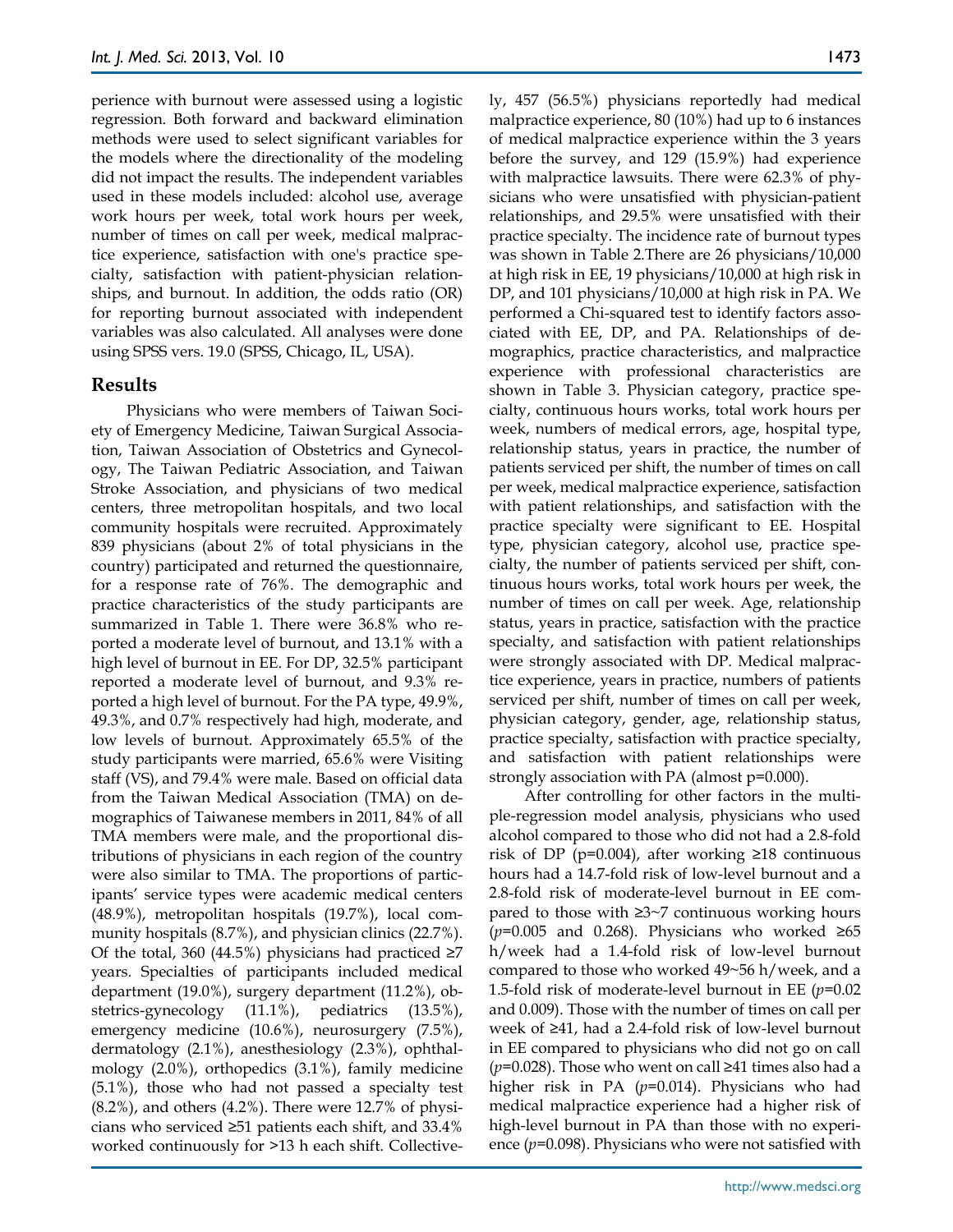their specialty, who had not chosen a specialty, and who were worried about the future had higher risks of high-level burnout in DP and PA. Those who were extremely dissatisfied with patient-physicians relationships had a 22.1-fold risk of low-level burnout in EE (*p*=0.004), and had a higher risk of high-level burnout in DP than who were satisfied (*p*=0.000) (Table 4).

**Table 1.** Personal and Practice Characteristics *N* = (809).

| Age (years)<br>Median $31 - 40$<br>$n(^{0}_{0})$<br>$20 - 30$<br>162(20.0)<br>$31 - 40$<br>307 (37.9)<br>$41 - 50$<br>182 (22.5)<br>$\geq 51$<br>158 (19.5)<br>Gender<br>Male<br>642 (79.4)<br>Female<br>167(20.6)<br>Relationship status<br>Single<br>267 (33.0)<br>Married<br>530 (65.5)<br>Others<br>12(1.5)<br>Consume alcohol<br>Yes<br>110 (13.6)<br>No<br>699 (86.4)<br>Practice characteristics<br>Physician category<br>Intern<br>54 (6.7)<br>Resident<br>224 (27.7)<br>Visiting staff (VS)<br>531 (65.6)<br>Hospital type<br>Academic medical center<br>396 (48.9)<br>Metropolitan hospital<br>159 (19.7)<br>Local community hospital<br>70 (8.7)<br>Physician clinic<br>184 (22.7)<br>Years in practice (years)<br>$1 - 3$<br>147 (18.2)<br>$4 - 6$<br>117 (14.5)<br>$7 - 9$<br>79 (9.8)<br>$\geq10$<br>281 (34.7)<br>Specialist-in-training<br>185 (22.9)<br>Practice specialty<br>Medical department<br>154 (19.0)<br>Surgery department<br>91 (11.2)<br>Obstetrics-gynecology<br>90(11.1)<br>Pediatrics<br>109(13.5)<br>Emergency medicine<br>86 (10.6)<br>Neurological surgery<br>61(7.5)<br>Dermatology<br>17(2.1)<br>Anesthesiology<br>19(2.3)<br>Ophthalmology<br>16(2.0)<br>Orthopedics<br>25(3.1)<br>Specialist-in-training<br>66 (8.2)<br>Family medicine<br>41(5.1)<br>Others<br>34(4.2)<br>Number of patients serviced per shift (average)<br>$10 - 50$<br>518 (64.0)<br>$\geq 51$<br>103(12.7)<br>Specialist-in-training<br>188 (23.2)<br>Hours worked per shift (h)<br>$3 - 7$<br>104 (12.9)<br>$8 - 12$<br>434 (53.6)<br>$13 - 17$<br>235 (29.0) | Personal characteristics |  |
|----------------------------------------------------------------------------------------------------------------------------------------------------------------------------------------------------------------------------------------------------------------------------------------------------------------------------------------------------------------------------------------------------------------------------------------------------------------------------------------------------------------------------------------------------------------------------------------------------------------------------------------------------------------------------------------------------------------------------------------------------------------------------------------------------------------------------------------------------------------------------------------------------------------------------------------------------------------------------------------------------------------------------------------------------------------------------------------------------------------------------------------------------------------------------------------------------------------------------------------------------------------------------------------------------------------------------------------------------------------------------------------------------------------------------------------------------------------------------------------------------------------------------------------------------------------------------|--------------------------|--|
|                                                                                                                                                                                                                                                                                                                                                                                                                                                                                                                                                                                                                                                                                                                                                                                                                                                                                                                                                                                                                                                                                                                                                                                                                                                                                                                                                                                                                                                                                                                                                                            |                          |  |
|                                                                                                                                                                                                                                                                                                                                                                                                                                                                                                                                                                                                                                                                                                                                                                                                                                                                                                                                                                                                                                                                                                                                                                                                                                                                                                                                                                                                                                                                                                                                                                            |                          |  |
|                                                                                                                                                                                                                                                                                                                                                                                                                                                                                                                                                                                                                                                                                                                                                                                                                                                                                                                                                                                                                                                                                                                                                                                                                                                                                                                                                                                                                                                                                                                                                                            |                          |  |
|                                                                                                                                                                                                                                                                                                                                                                                                                                                                                                                                                                                                                                                                                                                                                                                                                                                                                                                                                                                                                                                                                                                                                                                                                                                                                                                                                                                                                                                                                                                                                                            |                          |  |
|                                                                                                                                                                                                                                                                                                                                                                                                                                                                                                                                                                                                                                                                                                                                                                                                                                                                                                                                                                                                                                                                                                                                                                                                                                                                                                                                                                                                                                                                                                                                                                            |                          |  |
|                                                                                                                                                                                                                                                                                                                                                                                                                                                                                                                                                                                                                                                                                                                                                                                                                                                                                                                                                                                                                                                                                                                                                                                                                                                                                                                                                                                                                                                                                                                                                                            |                          |  |
|                                                                                                                                                                                                                                                                                                                                                                                                                                                                                                                                                                                                                                                                                                                                                                                                                                                                                                                                                                                                                                                                                                                                                                                                                                                                                                                                                                                                                                                                                                                                                                            |                          |  |
|                                                                                                                                                                                                                                                                                                                                                                                                                                                                                                                                                                                                                                                                                                                                                                                                                                                                                                                                                                                                                                                                                                                                                                                                                                                                                                                                                                                                                                                                                                                                                                            |                          |  |
|                                                                                                                                                                                                                                                                                                                                                                                                                                                                                                                                                                                                                                                                                                                                                                                                                                                                                                                                                                                                                                                                                                                                                                                                                                                                                                                                                                                                                                                                                                                                                                            |                          |  |
|                                                                                                                                                                                                                                                                                                                                                                                                                                                                                                                                                                                                                                                                                                                                                                                                                                                                                                                                                                                                                                                                                                                                                                                                                                                                                                                                                                                                                                                                                                                                                                            |                          |  |
|                                                                                                                                                                                                                                                                                                                                                                                                                                                                                                                                                                                                                                                                                                                                                                                                                                                                                                                                                                                                                                                                                                                                                                                                                                                                                                                                                                                                                                                                                                                                                                            |                          |  |
|                                                                                                                                                                                                                                                                                                                                                                                                                                                                                                                                                                                                                                                                                                                                                                                                                                                                                                                                                                                                                                                                                                                                                                                                                                                                                                                                                                                                                                                                                                                                                                            |                          |  |
|                                                                                                                                                                                                                                                                                                                                                                                                                                                                                                                                                                                                                                                                                                                                                                                                                                                                                                                                                                                                                                                                                                                                                                                                                                                                                                                                                                                                                                                                                                                                                                            |                          |  |
|                                                                                                                                                                                                                                                                                                                                                                                                                                                                                                                                                                                                                                                                                                                                                                                                                                                                                                                                                                                                                                                                                                                                                                                                                                                                                                                                                                                                                                                                                                                                                                            |                          |  |
|                                                                                                                                                                                                                                                                                                                                                                                                                                                                                                                                                                                                                                                                                                                                                                                                                                                                                                                                                                                                                                                                                                                                                                                                                                                                                                                                                                                                                                                                                                                                                                            |                          |  |
|                                                                                                                                                                                                                                                                                                                                                                                                                                                                                                                                                                                                                                                                                                                                                                                                                                                                                                                                                                                                                                                                                                                                                                                                                                                                                                                                                                                                                                                                                                                                                                            |                          |  |
|                                                                                                                                                                                                                                                                                                                                                                                                                                                                                                                                                                                                                                                                                                                                                                                                                                                                                                                                                                                                                                                                                                                                                                                                                                                                                                                                                                                                                                                                                                                                                                            |                          |  |
|                                                                                                                                                                                                                                                                                                                                                                                                                                                                                                                                                                                                                                                                                                                                                                                                                                                                                                                                                                                                                                                                                                                                                                                                                                                                                                                                                                                                                                                                                                                                                                            |                          |  |
|                                                                                                                                                                                                                                                                                                                                                                                                                                                                                                                                                                                                                                                                                                                                                                                                                                                                                                                                                                                                                                                                                                                                                                                                                                                                                                                                                                                                                                                                                                                                                                            |                          |  |
|                                                                                                                                                                                                                                                                                                                                                                                                                                                                                                                                                                                                                                                                                                                                                                                                                                                                                                                                                                                                                                                                                                                                                                                                                                                                                                                                                                                                                                                                                                                                                                            |                          |  |
|                                                                                                                                                                                                                                                                                                                                                                                                                                                                                                                                                                                                                                                                                                                                                                                                                                                                                                                                                                                                                                                                                                                                                                                                                                                                                                                                                                                                                                                                                                                                                                            |                          |  |
|                                                                                                                                                                                                                                                                                                                                                                                                                                                                                                                                                                                                                                                                                                                                                                                                                                                                                                                                                                                                                                                                                                                                                                                                                                                                                                                                                                                                                                                                                                                                                                            |                          |  |
|                                                                                                                                                                                                                                                                                                                                                                                                                                                                                                                                                                                                                                                                                                                                                                                                                                                                                                                                                                                                                                                                                                                                                                                                                                                                                                                                                                                                                                                                                                                                                                            |                          |  |
|                                                                                                                                                                                                                                                                                                                                                                                                                                                                                                                                                                                                                                                                                                                                                                                                                                                                                                                                                                                                                                                                                                                                                                                                                                                                                                                                                                                                                                                                                                                                                                            |                          |  |
|                                                                                                                                                                                                                                                                                                                                                                                                                                                                                                                                                                                                                                                                                                                                                                                                                                                                                                                                                                                                                                                                                                                                                                                                                                                                                                                                                                                                                                                                                                                                                                            |                          |  |
|                                                                                                                                                                                                                                                                                                                                                                                                                                                                                                                                                                                                                                                                                                                                                                                                                                                                                                                                                                                                                                                                                                                                                                                                                                                                                                                                                                                                                                                                                                                                                                            |                          |  |
|                                                                                                                                                                                                                                                                                                                                                                                                                                                                                                                                                                                                                                                                                                                                                                                                                                                                                                                                                                                                                                                                                                                                                                                                                                                                                                                                                                                                                                                                                                                                                                            |                          |  |
|                                                                                                                                                                                                                                                                                                                                                                                                                                                                                                                                                                                                                                                                                                                                                                                                                                                                                                                                                                                                                                                                                                                                                                                                                                                                                                                                                                                                                                                                                                                                                                            |                          |  |
|                                                                                                                                                                                                                                                                                                                                                                                                                                                                                                                                                                                                                                                                                                                                                                                                                                                                                                                                                                                                                                                                                                                                                                                                                                                                                                                                                                                                                                                                                                                                                                            |                          |  |
|                                                                                                                                                                                                                                                                                                                                                                                                                                                                                                                                                                                                                                                                                                                                                                                                                                                                                                                                                                                                                                                                                                                                                                                                                                                                                                                                                                                                                                                                                                                                                                            |                          |  |
|                                                                                                                                                                                                                                                                                                                                                                                                                                                                                                                                                                                                                                                                                                                                                                                                                                                                                                                                                                                                                                                                                                                                                                                                                                                                                                                                                                                                                                                                                                                                                                            |                          |  |
|                                                                                                                                                                                                                                                                                                                                                                                                                                                                                                                                                                                                                                                                                                                                                                                                                                                                                                                                                                                                                                                                                                                                                                                                                                                                                                                                                                                                                                                                                                                                                                            |                          |  |
|                                                                                                                                                                                                                                                                                                                                                                                                                                                                                                                                                                                                                                                                                                                                                                                                                                                                                                                                                                                                                                                                                                                                                                                                                                                                                                                                                                                                                                                                                                                                                                            |                          |  |
|                                                                                                                                                                                                                                                                                                                                                                                                                                                                                                                                                                                                                                                                                                                                                                                                                                                                                                                                                                                                                                                                                                                                                                                                                                                                                                                                                                                                                                                                                                                                                                            |                          |  |
|                                                                                                                                                                                                                                                                                                                                                                                                                                                                                                                                                                                                                                                                                                                                                                                                                                                                                                                                                                                                                                                                                                                                                                                                                                                                                                                                                                                                                                                                                                                                                                            |                          |  |
|                                                                                                                                                                                                                                                                                                                                                                                                                                                                                                                                                                                                                                                                                                                                                                                                                                                                                                                                                                                                                                                                                                                                                                                                                                                                                                                                                                                                                                                                                                                                                                            |                          |  |
|                                                                                                                                                                                                                                                                                                                                                                                                                                                                                                                                                                                                                                                                                                                                                                                                                                                                                                                                                                                                                                                                                                                                                                                                                                                                                                                                                                                                                                                                                                                                                                            |                          |  |
|                                                                                                                                                                                                                                                                                                                                                                                                                                                                                                                                                                                                                                                                                                                                                                                                                                                                                                                                                                                                                                                                                                                                                                                                                                                                                                                                                                                                                                                                                                                                                                            |                          |  |
|                                                                                                                                                                                                                                                                                                                                                                                                                                                                                                                                                                                                                                                                                                                                                                                                                                                                                                                                                                                                                                                                                                                                                                                                                                                                                                                                                                                                                                                                                                                                                                            |                          |  |
|                                                                                                                                                                                                                                                                                                                                                                                                                                                                                                                                                                                                                                                                                                                                                                                                                                                                                                                                                                                                                                                                                                                                                                                                                                                                                                                                                                                                                                                                                                                                                                            |                          |  |
|                                                                                                                                                                                                                                                                                                                                                                                                                                                                                                                                                                                                                                                                                                                                                                                                                                                                                                                                                                                                                                                                                                                                                                                                                                                                                                                                                                                                                                                                                                                                                                            |                          |  |
|                                                                                                                                                                                                                                                                                                                                                                                                                                                                                                                                                                                                                                                                                                                                                                                                                                                                                                                                                                                                                                                                                                                                                                                                                                                                                                                                                                                                                                                                                                                                                                            |                          |  |
|                                                                                                                                                                                                                                                                                                                                                                                                                                                                                                                                                                                                                                                                                                                                                                                                                                                                                                                                                                                                                                                                                                                                                                                                                                                                                                                                                                                                                                                                                                                                                                            |                          |  |
|                                                                                                                                                                                                                                                                                                                                                                                                                                                                                                                                                                                                                                                                                                                                                                                                                                                                                                                                                                                                                                                                                                                                                                                                                                                                                                                                                                                                                                                                                                                                                                            |                          |  |
|                                                                                                                                                                                                                                                                                                                                                                                                                                                                                                                                                                                                                                                                                                                                                                                                                                                                                                                                                                                                                                                                                                                                                                                                                                                                                                                                                                                                                                                                                                                                                                            |                          |  |
|                                                                                                                                                                                                                                                                                                                                                                                                                                                                                                                                                                                                                                                                                                                                                                                                                                                                                                                                                                                                                                                                                                                                                                                                                                                                                                                                                                                                                                                                                                                                                                            |                          |  |
|                                                                                                                                                                                                                                                                                                                                                                                                                                                                                                                                                                                                                                                                                                                                                                                                                                                                                                                                                                                                                                                                                                                                                                                                                                                                                                                                                                                                                                                                                                                                                                            |                          |  |
|                                                                                                                                                                                                                                                                                                                                                                                                                                                                                                                                                                                                                                                                                                                                                                                                                                                                                                                                                                                                                                                                                                                                                                                                                                                                                                                                                                                                                                                                                                                                                                            |                          |  |
|                                                                                                                                                                                                                                                                                                                                                                                                                                                                                                                                                                                                                                                                                                                                                                                                                                                                                                                                                                                                                                                                                                                                                                                                                                                                                                                                                                                                                                                                                                                                                                            |                          |  |
|                                                                                                                                                                                                                                                                                                                                                                                                                                                                                                                                                                                                                                                                                                                                                                                                                                                                                                                                                                                                                                                                                                                                                                                                                                                                                                                                                                                                                                                                                                                                                                            |                          |  |
|                                                                                                                                                                                                                                                                                                                                                                                                                                                                                                                                                                                                                                                                                                                                                                                                                                                                                                                                                                                                                                                                                                                                                                                                                                                                                                                                                                                                                                                                                                                                                                            |                          |  |
|                                                                                                                                                                                                                                                                                                                                                                                                                                                                                                                                                                                                                                                                                                                                                                                                                                                                                                                                                                                                                                                                                                                                                                                                                                                                                                                                                                                                                                                                                                                                                                            |                          |  |
|                                                                                                                                                                                                                                                                                                                                                                                                                                                                                                                                                                                                                                                                                                                                                                                                                                                                                                                                                                                                                                                                                                                                                                                                                                                                                                                                                                                                                                                                                                                                                                            |                          |  |
|                                                                                                                                                                                                                                                                                                                                                                                                                                                                                                                                                                                                                                                                                                                                                                                                                                                                                                                                                                                                                                                                                                                                                                                                                                                                                                                                                                                                                                                                                                                                                                            |                          |  |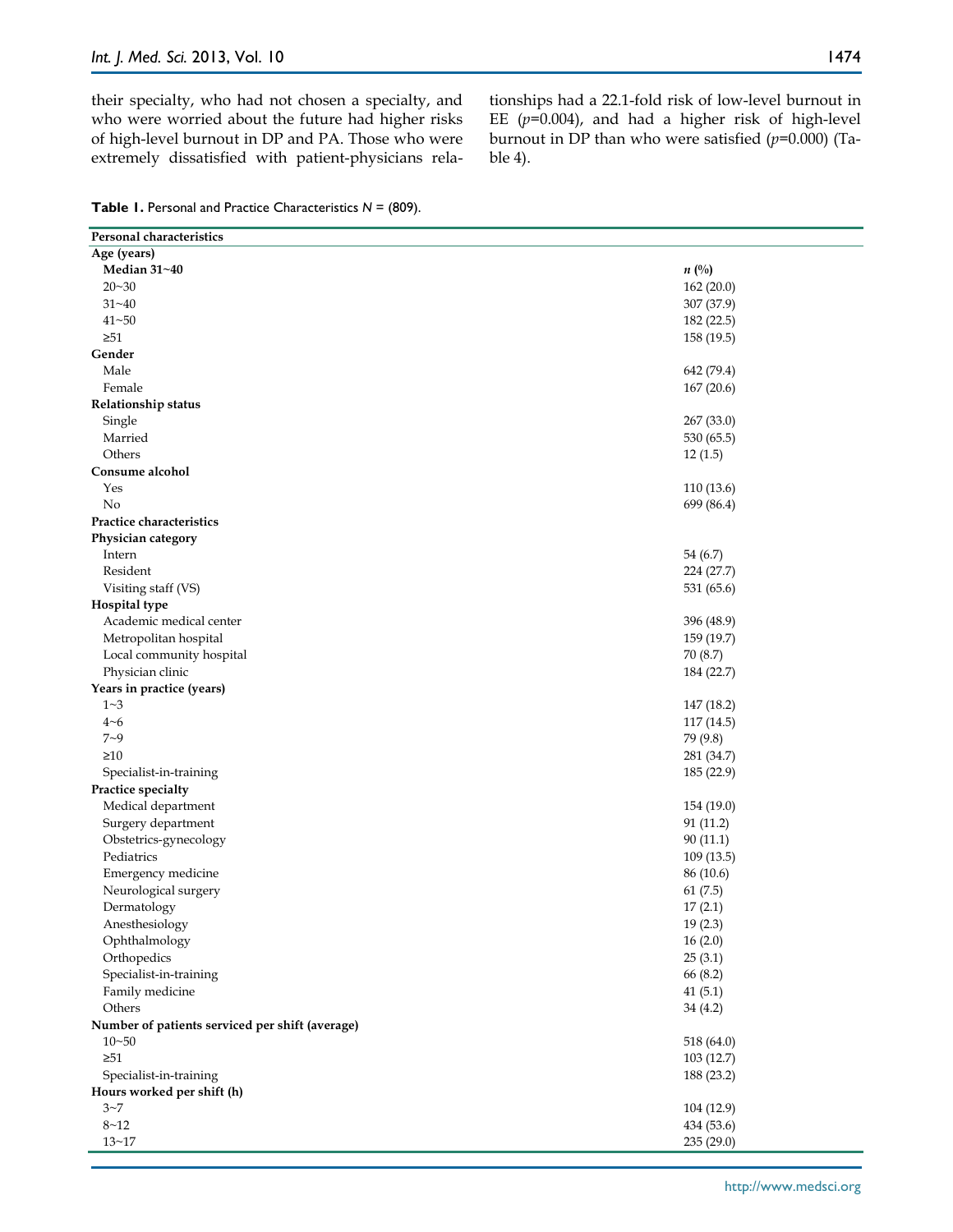| $\geq 18$                                  | 36(4.4)    |
|--------------------------------------------|------------|
| Total work hours per week (h)              |            |
| $>39$                                      | 74 (9.1)   |
| $40 - 48$                                  | 169(20.9)  |
| $49 - 56$                                  | 166(20.5)  |
| $57 - 64$                                  | 121(15.0)  |
| $\geq 65$                                  | 279 (34.5) |
| Number of times on call per week (average) |            |
| None                                       | 214 (26.5) |
| $1 - 20$                                   | 237(29.3)  |
| $21 - 30$                                  | 119 (14.7) |
| $31 - 40$                                  | 64 (7.9)   |
| $\geq 41$                                  | 175 (21.6) |
| Medical malpractice experience             |            |
| Yes                                        | 457 (56.5) |
| No                                         | 352 (43.5) |

**Table 2.** Incidence Rate of Burnout Types among Taiwanese Physicians (per 10,000 physicians).

|                | EE    | DР    | PA    |
|----------------|-------|-------|-------|
| Low level      | 100.8 | 117.2 | 1.5   |
| Moderate level | 74.2  | 65.5  | 99.3  |
| High level     | 26.4  | 18.7  | 100.5 |

**Table 3**. Relation between Burnout, Personal and Practice Characteristics

|                           |                              | EE                      |                              | $\mathbf{P}$             | DP    |                         |                              | $\mathbf{P}$             | PA    | ${\bf P}$                |                              |                         |       |
|---------------------------|------------------------------|-------------------------|------------------------------|--------------------------|-------|-------------------------|------------------------------|--------------------------|-------|--------------------------|------------------------------|-------------------------|-------|
|                           |                              | Low<br>level<br>burnout | Moderate<br>level<br>burnout | High<br>level<br>burnout |       | Low<br>level<br>burnout | Moderate<br>level<br>burnout | High<br>level<br>burnout |       | High<br>level<br>burnout | Moderate<br>level<br>burnout | Low<br>level<br>burnout |       |
| Age                       | $20-30y$                     | 17.0%                   | 19.1%                        | 34.0%                    | 0.000 | 16.0%                   | 23.6%                        | 33.3%                    | 0.000 | 14.1%                    | 25.1%                        | 83.3%                   | 0.000 |
|                           | $31-40v$                     | 35.3%                   | 42.3%                        | 35.8%                    |       | 37.4%                   | 38.8%                        | 37.3%                    |       | 38.6%                    | 37.6%                        | 16.7%                   |       |
|                           | $41 - 50y$                   | 21.7%                   | 22.8%                        | 24.5%                    |       | 21.9%                   | 24.0%                        | 21.3%                    |       | 27.0%                    | 18.3%                        | 0.0%                    |       |
|                           | $\geq 51$ y                  | 25.9%                   | 15.8%                        | 5.7%                     |       | 24.7%                   | 13.7%                        | 8.0%                     |       | 20.3%                    | 19.0%                        | 0.0%                    |       |
| Physician category Intern |                              | 5.9%                    | 6.7%                         | 9.4%                     | 0.002 | 6.0%                    | 8.0%                         | 6.7%                     | 0.009 | 5.2%                     | 8.0%                         | 16.7%                   | 0.000 |
|                           | Resident                     | 23.7%                   | 28.2%                        | 41.5%                    |       | 23.8%                   | 30.4%                        | 41.3%                    |       | 21.5%                    | 33.3%                        | 66.7%                   |       |
|                           | V.S.                         | 70.4%                   | 65.1%                        | 49.1%                    |       | 70.2%                   | 61.6%                        | 52.0%                    |       | 73.3%                    | 58.6%                        | 16.7%                   |       |
| Relationship              | Single                       | 29.9%                   | 33.9%                        | 42.5%                    | 0.055 | 29.1%                   | 36.5%                        | 45.3%                    | 0.028 | 27.7%                    | 37.8%                        | 66.7%                   | 0.006 |
| status                    | Married                      | 68.9%                   | 63.8%                        | 57.5%                    |       | 68.9%                   | 62.7%                        | 53.3%                    |       | 71.3%                    | 60.2%                        | 33.3%                   |       |
|                           | Others                       | 1.2%                    | 2.3%                         | 0.0%                     |       | 1.9%                    | 0.8%                         | 1.3%                     |       | 1.0%                     | 2.0%                         | 0.0%                    |       |
| Years in practice         | $1-3y$                       | 20.2%                   | 17.4%                        | 12.3%                    | 0.000 | 18.9%                   | 16.7%                        | 18.7%                    | 0.019 | 19.3%                    | 17.3%                        | 0.0%                    | 0.000 |
|                           | $4-6y$                       | 12.3%                   | 15.1%                        | 20.8%                    |       | 13.2%                   | 16.3%                        | 16.0%                    |       | 13.4%                    | 15.8%                        | 0.0%                    |       |
|                           | $7-9y$                       | 8.1%                    | 12.4%                        | 8.5%                     |       | 9.1%                    | 10.6%                        | 10.7%                    |       | 9.2%                     | 10.3%                        | 16.7%                   |       |
|                           | ≥10y                         | 40.2%                   | 32.6%                        | 19.8%                    |       | 39.8%                   | 28.9%                        | 24.0%                    |       | 41.1%                    | 28.8%                        | 0.0%                    |       |
|                           | Specialist-in-training 19.0% |                         | 22.5%                        | 38.7%                    |       | 18.9%                   | 27.4%                        | 30.7%                    |       | 17.1%                    | 27.8%                        | 83.3%                   |       |
| Service patient           | 10-50 P                      | 67.9%                   | 62.8%                        | 52.8%                    | 0.001 | 66.6%                   | 62.4%                        | 54.7%                    | 0.004 | 67.6%                    | 61.4%                        | 0.0%                    | 0.000 |
| numbers per time          | 251P                         | 13.6%                   | 13.1%                        | 8.5%                     |       | 14.7%                   | 9.5%                         | 12.0%                    |       | 14.6%                    | 10.8%                        | 16.7%                   |       |
|                           | Specialist-in-training 18.5% |                         | 24.2%                        | 38.7%                    |       | 18.7%                   | 28.1%                        | 33.3%                    |       | 17.8%                    | 27.8%                        | 83.3%                   |       |
| Continuous work           | 3hr-7hr                      | 19.8%                   | 7.4%                         | 1.9%                     | 0.000 | 17.7%                   | 6.8%                         | 4.0%                     | 0.000 | 14.1%                    | 11.8%                        | $0.0\%$                 | 0.642 |
| hours/time                | 8hr-12hr                     | 57.0%                   | 53.4%                        | 41.5%                    |       | 55.7%                   | 52.5%                        | 45.3%                    |       | 54.0%                    | 53.4%                        | 50.0%                   |       |
|                           | 13hr-17hr                    | 21.2%                   | 33.9%                        | 45.3%                    |       | 23.8%                   | 35.7%                        | 37.3%                    |       | 27.0%                    | 30.8%                        | 50.0%                   |       |
|                           | ≧18hr                        | 2.0%                    | 5.4%                         | 11.3%                    |       | 2.8%                    | 4.9%                         | 13.3%                    |       | 5.0%                     | 4.0%                         | $0.0\%$                 |       |
| Total work hours / > 39hr |                              | 13.1%                   | 7.0%                         | 0.0%                     | 0.000 | 11.7%                   | 6.8%                         | 1.3%                     | 0.014 | 9.4%                     | 8.8%                         | 16.7%                   | 0.777 |
| week                      | 40hr-48hr                    | 24.4%                   | 19.1%                        | 12.3%                    |       | 22.1%                   | 20.2%                        | 16.0%                    |       | 18.8%                    | 23.1%                        | 16.7%                   |       |
|                           | 49hr-56hr                    | 22.7%                   | 19.8%                        | 14.2%                    |       | 21.1%                   | 20.9%                        | 16.0%                    |       | 23.0%                    | 18.0%                        | 16.7%                   |       |
|                           | 57hr-64hr                    | 11.6%                   | 17.4%                        | 20.8%                    |       | 13.0%                   | 16.7%                        | 21.3%                    |       | 14.6%                    | 15.3%                        | 16.7%                   |       |
|                           | ≧65 $hr$                     | 28.1%                   | 36.6%                        | 52.8%                    |       | 32.1%                   | 35.4%                        | 45.3%                    |       | 34.2%                    | 34.8%                        | 33.3%                   |       |
| On call numbers /         | None                         | 33.6%                   | 20.8%                        | 15.1%                    | 0.000 | 31.9%                   | 19.0%                        | 18.7%                    | 0.000 | 26.5%                    | 26.8%                        | 0.0%                    | 0.029 |
| week                      | $1 - 20$                     | 30.9%                   | 29.2%                        | 23.6%                    |       | 28.9%                   | 32.7%                        | 20.0%                    |       | 27.2%                    | 31.3%                        | 33.3%                   |       |
|                           | $21 - 30$                    | 14.8%                   | 15.1%                        | 13.2%                    |       | 12.3%                   | 19.4%                        | 13.3%                    |       | 12.9%                    | 16.5%                        | 16.7%                   |       |
|                           | 31-40                        | 6.9%                    | 9.1%                         | 8.5%                     |       | 7.2%                    | 8.7%                         | 9.3%                     |       | 6.7%                     | 9.0%                         | 16.7%                   |       |
|                           | $\geq 41$                    | 13.8%                   | 25.8%                        | 39.6%                    |       | 19.6%                   | 20.2%                        | 38.7%                    |       | 26.7%                    | 16.3%                        | 33.3%                   |       |
| Medical malprac-          | Yes                          | 51.6%                   | 63.4%                        | 55.7%                    | 0.007 | 56.2%                   | 55.9%                        | 61.3%                    | 0.680 | 59.2%                    | 54.6%                        | 0.0%                    | 0.009 |
| tice experience           | No                           | 48.4%                   | 36.6%                        | 44.3%                    |       | 43.8%                   | 44.1%                        | 38.7%                    |       | 40.8%                    | 45.4%                        | 100.0%                  |       |
| Satisfied with            | Yes                          | 68.9%                   | 52.7%                        | 32.1%                    | 0.000 | 68.1%                   | 50.6%                        | 22.7%                    | 0.000 | 63.6%                    | 53.1%                        | 16.7%                   | 0.000 |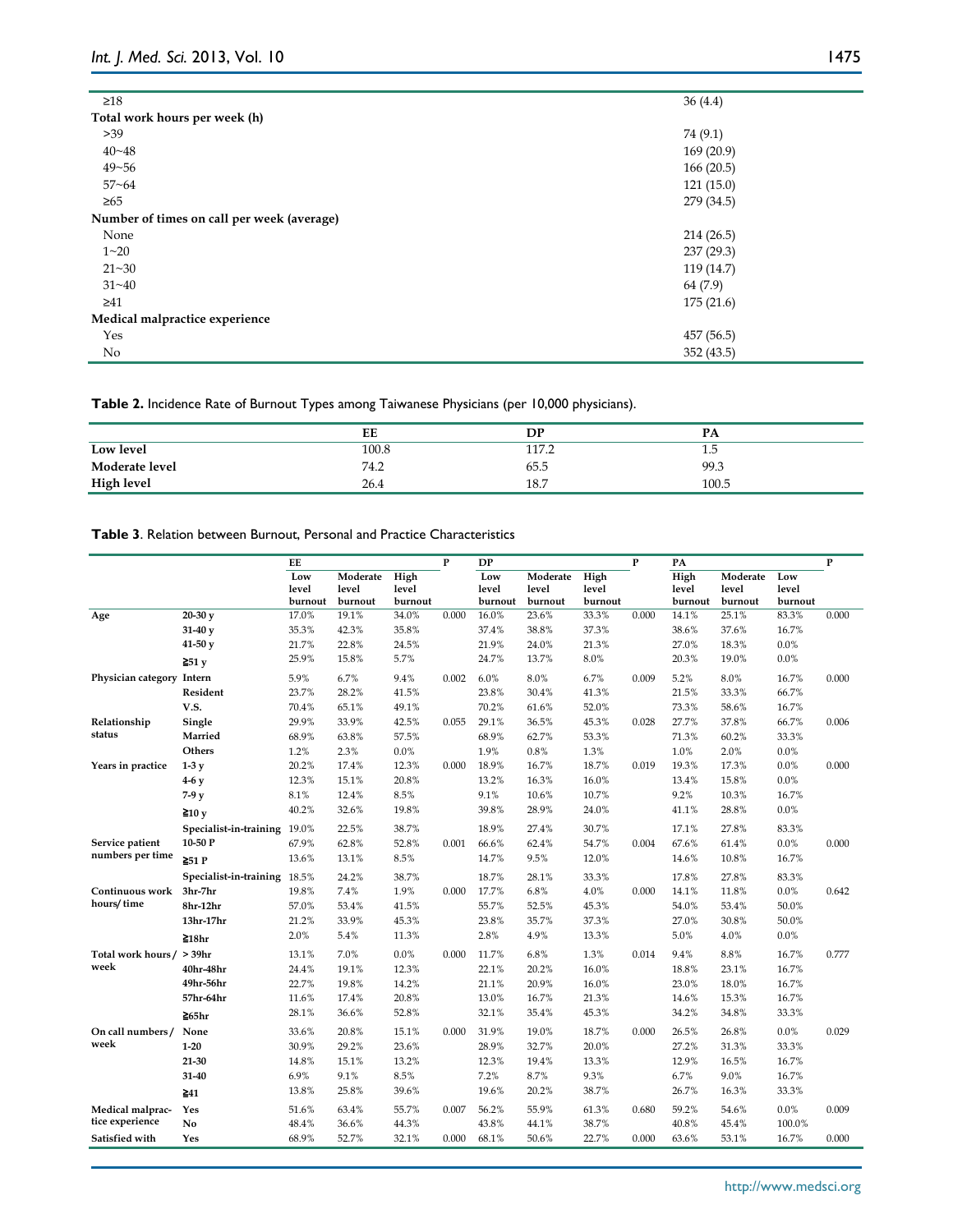|                    |                                              | EE                                               |                   |               | P     | DP           |                   |               | P     | PA            |                   |              | D     |
|--------------------|----------------------------------------------|--------------------------------------------------|-------------------|---------------|-------|--------------|-------------------|---------------|-------|---------------|-------------------|--------------|-------|
|                    |                                              | Low<br>level                                     | Moderate<br>level | High<br>level |       | Low<br>level | Moderate<br>level | High<br>level |       | High<br>level | Moderate<br>level | Low<br>level |       |
|                    |                                              | burnout                                          | burnout           | burnout       |       | burnout      | burnout           | burnout       |       | burnout       | burnout           | burnout      |       |
| practice specialty | N <sub>0</sub>                               | 21.5%                                            | 34.6%             | 46.2%         |       | 23.4%        | 34.2%             | 52.0%         |       | 29.0%         | 29.8%             | 50.0%        |       |
|                    | Specialist-in-training 7.2%<br>but unsatisfy |                                                  | 10.7%             | 19.8%         |       | $6.0\%$      | 13.3%             | 25.3%         |       | 5.9%          | 14.3%             | 16.7%        |       |
|                    | Specialist-in-training 2.5%<br>but satisfy   |                                                  | 2.0%              | 1.9%          |       | 2.6%         | 1.9%              | $0.0\%$       |       | 1.5%          | 2.8%              | 16.7%        |       |
| Satisfied with     | <b>Extremely satisfy</b>                     | 1.2%                                             | 0.7%              | 0.0%          | 0.000 | 1.5%         | $0.0\%$           | $0.0\%$       | 0.000 | 0.7%          | 0.8%              | 16.7%        | 0.000 |
| patient-physician  | Satisfy                                      | 4.7%<br>0.9%<br>10.1%<br>19.8%<br>42.5%<br>10.4% |                   |               |       | 10.2%        | 3.0%              | $0.0\%$       |       | 8.7%          | 5.3%              | $0.0\%$      |       |
| relationship       | Moderate                                     |                                                  |                   |               | 33.0% | 31.2%        | 6.7%              |               | 27.2% | 32.8%         | 16.7%             |              |       |
|                    | Unsatisfy                                    | 34.1%                                            | 48.3%             | 32.1%         |       | 37.0%        | 43.7%             | 36.0%         |       | 38.1%         | 40.6%             | $0.0\%$      |       |
|                    | <b>Extremely unsatisfy</b>                   | 12.1%                                            | 26.5%             | 56.6%         |       | 18.3%        | 22.1%             | 57.3%         |       | 25.2%         | 20.6%             | 66.7%        |       |

#### **Table 4**. Factors Independently Associated with Practiced Burnout Types on Multiple Regression Model

|                           |                       |           |        | EE                                                                                                                                                                  |    |                                  |   | DP        |                                                     |        |       |           |                           |                |       |               | PA           |                                                                                                                              |   |           |                |                     |   |
|---------------------------|-----------------------|-----------|--------|---------------------------------------------------------------------------------------------------------------------------------------------------------------------|----|----------------------------------|---|-----------|-----------------------------------------------------|--------|-------|-----------|---------------------------|----------------|-------|---------------|--------------|------------------------------------------------------------------------------------------------------------------------------|---|-----------|----------------|---------------------|---|
|                           |                       | Low level |        |                                                                                                                                                                     |    | Moderate level                   |   |           | Low level                                           |        |       |           |                           | Moderate level |       |               | Low level    |                                                                                                                              |   |           | Moderate level |                     |   |
|                           |                       | 0R        | 95% CI | P                                                                                                                                                                   | 0R | 95% CI                           | P | <b>OR</b> | 95% CI                                              |        | P     | <b>OR</b> | 95% CI                    |                | P     | OR            | 95% CI       |                                                                                                                              | P | <b>OR</b> | 95% CI         |                     | P |
| Alcohol use               | Yes                   |           |        | $1.078$ $(0.541, 2.150)$ $0.831$                                                                                                                                    |    | $0.957$ $(0.493, 1.861)$ $0.898$ |   | 0.402     | (0.202, 0.804)                                      |        |       |           |                           |                |       |               |              | 0.010 0.619 (0.312, 1.226) 0.169 0.970 (0.871, 10.000) 0.979 1.331 (0.094, 2.034) 0.187                                      |   |           |                |                     |   |
|                           | NO                    |           |        |                                                                                                                                                                     |    |                                  |   |           |                                                     |        |       |           |                           |                |       |               |              |                                                                                                                              |   |           |                |                     |   |
| Continuous                | 3hr-7hr               |           |        | 14.710 (2.230, 97.02) 0.005 2.809 (0.451, 17.49) 0.268 5.6538 (1.000, 31.979) 0.050 1.4 (0.239, 8.238) 0.708 2.392 (0.432, 1372.7) 0.788 1.077 (0.004, 2.684) 0.873 |    |                                  |   |           |                                                     |        |       |           |                           |                |       |               |              |                                                                                                                              |   |           |                |                     |   |
| work hours                | 8hr-12hr              |           |        | 4.388 (1.463, 13.16) 0.008 1.836 (0.722, 4.668) 0.202 3.4971 (1.175, 10.407) 0.024 1.87 (0.645, 5.400) 0.250 3.911 (0.616, 768.84) 0.613 1.316 (0.020, 2.811) 0.478 |    |                                  |   |           |                                                     |        |       |           |                           |                |       |               |              |                                                                                                                              |   |           |                |                     |   |
| per time                  | 13hr-17hr             |           |        | 2.142 (0.732, 6.270) 0.165 1.485 (0.608, 3.624) 0.386 2.5297 (0.880, 7.274) 0.085 2.16 (0.781, 5.959) 0.138 4.079 (0.695, 740.13) 0.596 1.478 (0.022, 3.144) 0.310  |    |                                  |   |           |                                                     |        |       |           |                           |                |       |               |              |                                                                                                                              |   |           |                |                     |   |
|                           | ≧18hr                 |           |        |                                                                                                                                                                     |    |                                  |   |           |                                                     |        |       |           |                           |                |       |               |              |                                                                                                                              |   |           |                |                     |   |
|                           | > 39hr                |           |        | $(21.06 - 0.000$                                                                                                                                                    |    |                                  |   | 1.458     | (0.150, 14.14)                                      |        |       |           |                           |                |       |               |              | $0.745$ $2.767$ (0.275, 27.84) 0.388 7.359 (0.533, 331.94) 0.304 1.067 (0.163, 2.135) 0.854                                  |   |           |                |                     |   |
| <b>Total work</b>         | 40hr-48hr             |           |        | 0.929 (0.399, 2.167) 0.865 1.313 (0.569, 3.029) 0.523                                                                                                               |    |                                  |   |           |                                                     |        |       |           |                           |                |       |               |              | $0.442$ (0.170, 1.150) $0.094$ (0.735 (0.277, 1.949) 0.536 3.124 (0.736, 43.329) 0.396 1.189 (0.225, 1.919) 0.480            |   |           |                |                     |   |
| hours per                 | 49hr-56hr             |           |        | 1.405 (0.648, 3.047) 0.389 1.541 (0.720, 3.298) 0.265 0.736 (0.303, 1.786) 0.497 1.022 (0.413, 2.530) 0.962 1.989 (0.528, 23.241) 0.584 0.828 (0.170, 1.298) 0.410  |    |                                  |   |           |                                                     |        |       |           |                           |                |       |               |              |                                                                                                                              |   |           |                |                     |   |
| week                      | 57hr-64hr             |           |        | 0.538 (0.261, 1.107) 0.092 0.889 (0.452, 1.748) 0.734 0.430 (0.192, 0.963) 0.040 0.662 (0.293, 1.492) 0.319 1.748 (0.632, 17.479) 0.635 1.013 (0.175, 1.623) 0.956  |    |                                  |   |           |                                                     |        |       |           |                           |                |       |               |              |                                                                                                                              |   |           |                |                     |   |
|                           | ≧65hr                 |           |        |                                                                                                                                                                     |    |                                  |   |           |                                                     |        |       |           |                           |                |       |               |              |                                                                                                                              |   |           |                |                     |   |
|                           | Non                   |           |        | 2.429 (1.103, 5.349) 0.028 1.159 (0.541, 2.484) 0.704                                                                                                               |    |                                  |   | 1.820     | (0.774, 4.279)                                      |        |       |           |                           |                |       |               |              | $0.170$ 1.378 (0.567, 3.350) 0.479 0.246 (1.048, 4.747) 0.353 1.698 (0.013, 2.749) 0.031                                     |   |           |                |                     |   |
| On call                   | $1-20$                |           |        | 1.857 (0.920, 3.748) 0.084 1.198 (0.618, 2.325) 0.593                                                                                                               |    |                                  |   | 1.661     | (0.742, 3.722)                                      |        |       |           |                           |                |       |               |              | $0.217$ 2.117 (0.932, 4.808) 0.073 0.826 (1.124, 6.890) 0.859 1.760 (0.099, 2.755) 0.014                                     |   |           |                |                     |   |
| numbers per               | 21-30                 |           |        | 1.936 (0.871, 4.304) 0.105 1.284 (0.597, 2.761) 0.522                                                                                                               |    |                                  |   | 1.081     | (0.441, 2.652)                                      |        |       |           |                           |                |       |               |              | 0.865 1.849 (0.761, 4.492) 0.175 1.293 (1.042, 13.772) 0.831 1.719 (0.121, 2.836) 0.034                                      |   |           |                |                     |   |
| week                      | 31-40                 |           |        | 1.880 (0.717, 4.935) 0.199 1.414 (0.572, 3.496) 0.453                                                                                                               |    |                                  |   | 1.086     |                                                     |        |       |           |                           |                |       |               |              | $(0.385, 3.059)$ $0.877$ 1.354 $(0.477, 3.844)$ $0.570$ 1.294 $(1.022, 22.745)$ $0.860$ 1.880 $(0.074, 3.456)$ $0.042$       |   |           |                |                     |   |
|                           | ≧41                   |           |        |                                                                                                                                                                     |    |                                  |   |           |                                                     |        |       |           |                           |                |       |               |              |                                                                                                                              |   |           |                |                     |   |
| Medicl                    | <b>Yes</b>            |           |        | $0.895$ $(0.512, 1.565)$ $0.697$ 1.148 $(0.675, 1.953)$ $0.610$ 0.777                                                                                               |    |                                  |   |           |                                                     |        |       |           |                           |                |       |               |              | $(0.429, 1.407)$ $0.405$ $0.739$ $(0.403, 1.356)$ $0.328$ $0.539$ $(0.544, 4.035)$ $0.547$ $0.0757$ $(0.072, 1.053)$ $0.098$ |   |           |                |                     |   |
| malpractice<br>experience | N0                    |           |        |                                                                                                                                                                     |    |                                  |   |           |                                                     |        |       |           |                           |                |       |               |              |                                                                                                                              |   |           |                |                     |   |
|                           | Yes                   |           |        | 1.446 (0.263, 7.954) 0.672 1.420 (0.254, 7.932) 0.690 1.759                                                                                                         |    |                                  |   |           | $(4.335, 7.141)$ 5.459 1.701 $(7.230, 4.005)$ 5.520 |        |       |           |                           |                |       |               |              | $0.02$ $(0.188, 0.353)$ $0.007$ $0.539$ $(0.002, 1.547)$ $0.251$                                                             |   |           |                |                     |   |
|                           | N0                    |           |        | 0.658 (0.117, 3.697) 0.635 0.917 (0.162, 5.182) 0.922 4.722 (1.204, 1.850) 1.978 8.253 (3.783, 0.000) 0.000 0.07 (0.241, 1.039) 0.053 0.71 (0.005, 2.095) 0.535     |    |                                  |   |           |                                                     |        |       |           |                           |                |       |               |              |                                                                                                                              |   |           |                |                     |   |
|                           | Specialist-in-        |           |        |                                                                                                                                                                     |    |                                  |   |           |                                                     |        |       |           |                           |                |       |               |              |                                                                                                                              |   |           |                |                     |   |
| Satisfied with            | traning but           |           |        | $0.833$ $(0.140, 4.949)$ $0.840$ $(0.911, (0.153, 5.419)$ $0.918$ $(2.956, (8.588, 1.017)$ $2.380$ $(7.198, (7.198, 1.800)$ -                                       |    |                                  |   |           |                                                     |        |       |           |                           |                |       |               |              | $0.12$ $(0.446, 2.444)$ $0.169$ 1.404 $(0.006, 4.424)$ $0.562$                                                               |   |           |                |                     |   |
| practice<br>specialty     | unsatisv              |           |        |                                                                                                                                                                     |    |                                  |   |           |                                                     |        |       |           |                           |                |       |               |              |                                                                                                                              |   |           |                |                     |   |
|                           | Specialist-in-        |           |        |                                                                                                                                                                     |    |                                  |   |           |                                                     |        |       |           |                           |                |       |               |              |                                                                                                                              |   |           |                |                     |   |
|                           | traning but           |           |        |                                                                                                                                                                     |    |                                  |   |           |                                                     |        |       |           |                           |                |       |               |              |                                                                                                                              |   |           |                |                     |   |
|                           | satisfy               |           |        |                                                                                                                                                                     |    |                                  |   |           |                                                     |        |       |           |                           |                |       |               |              |                                                                                                                              |   |           |                |                     |   |
|                           | <b>Extremely</b>      |           |        | 0.000                                                                                                                                                               |    |                                  |   |           | $(0.000)$ .                                         | $.c$ ) |       |           | $0.998$ 0.939 (0.000, .c) |                | 1.000 | $\mathcal{C}$ | $(8.921, -)$ |                                                                                                                              |   | 8.921(    |                | $-0.8921$ $-0.8921$ |   |
| Satisfied with            | satisfy               |           |        |                                                                                                                                                                     |    |                                  |   |           |                                                     |        |       |           |                           |                |       |               |              |                                                                                                                              |   |           |                |                     |   |
| patient-                  | Satisfy               |           |        | 22.104 (2.731, 178.91) 0.004 6.613 (0.801, 54.57) 0.079                                                                                                             |    |                                  |   |           | (0.000)                                             | .c)    | 0.994 |           | (0.000, c)                |                |       |               |              | 0.994 0.146 (0.459, 7.886) 0.344 0.896 (0.003, 1.749) 0.748                                                                  |   |           |                |                     |   |
| physician                 | Moderate              |           |        | 10.411 (4.816, 22.504) 0.000 2.803 (1.300, 6.043) 0.009                                                                                                             |    |                                  |   | 7.022     | $(2.536)$ .                                         | 19.45  |       |           |                           |                |       |               |              | $0.000$ 7.490 (2.670, 21.01) 0.000 0.367 (0.960, 2.978) 0.348 1.478 (0.045, 2.276) 0.076                                     |   |           |                |                     |   |
| relationship              | Unsatisv              |           |        | 3.795 (2.139, 6.735) 0.000 2.763 (1.632, 4.678) 0.000                                                                                                               |    |                                  |   | 2.467     | (1.357, 4.486)                                      |        |       |           |                           |                |       |               |              | $0.003$ 2.730 (1.483, 5.027) 0.001 0.165 (0.867, 1.505) 0.110 1.277 (0.018, 1.881) 0.217                                     |   |           |                |                     |   |
|                           | Extremely<br>unsatisy |           |        |                                                                                                                                                                     |    |                                  |   |           |                                                     |        |       |           |                           |                |       |               |              |                                                                                                                              |   |           |                |                     |   |

# **Discussion**

In this article, burnout and medical malpractice experience were examined in a large sample of 809 physicians in Taiwan. Previous studies usually focused on gender [13], age, medical errors [11 12], sleep deprivation [4], residents [4], number of times on call per week [13], and specialties [26 28], but different results were sometimes obtained in different studies.

For instance on gender, Fahrenkopf et al. found that there was no association between gender and burnout [19 20], but another study found that women had a higher risk of burnout [21]. This discrepancy might have been caused by differences in subjects, instruments, specialties, research methods, and countries. In our study, there was no significant difference in burnout by gender. With the Chi-squared test, physician category, age, and relationship statuses were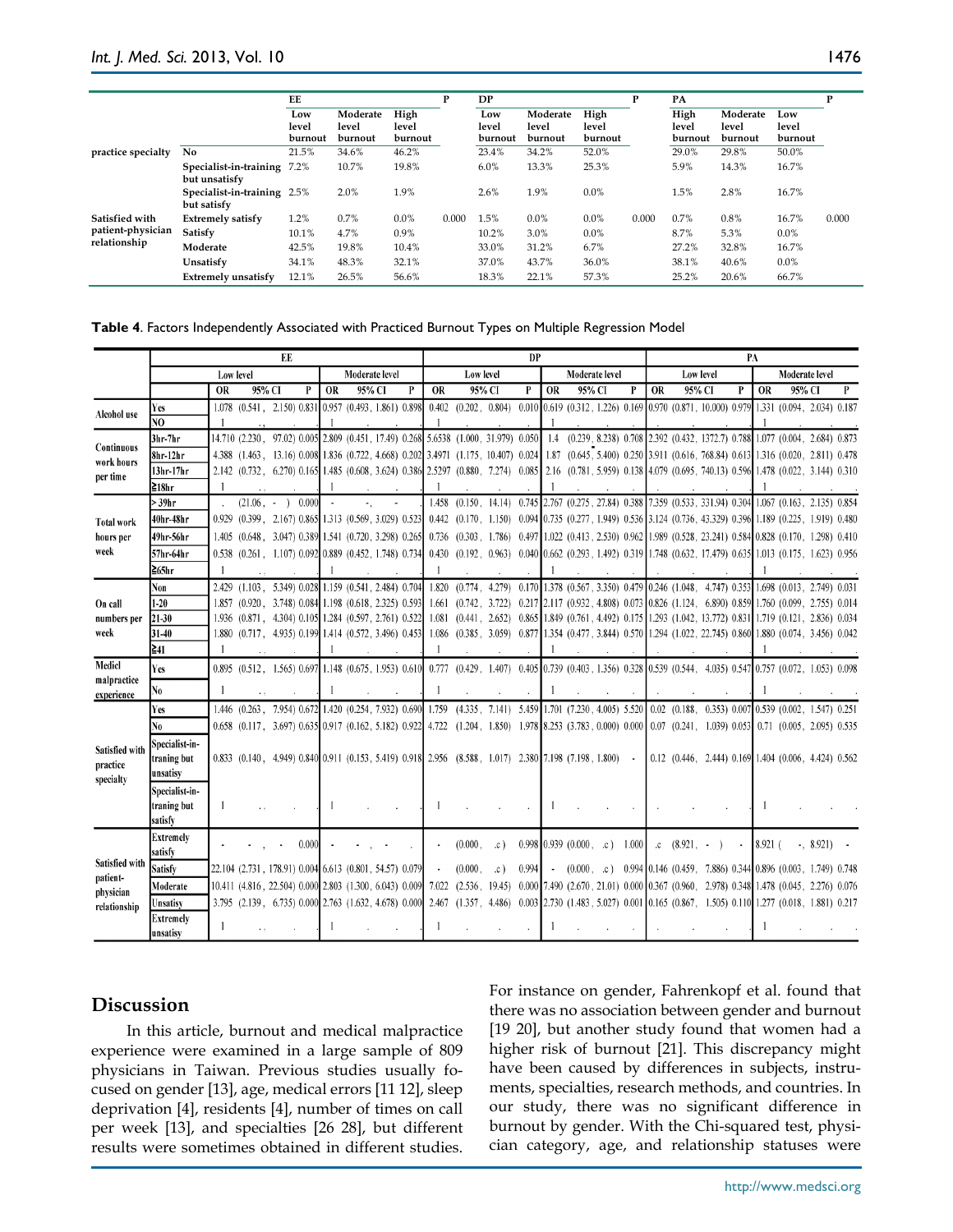strongly associated with burnout, but there was no association with burnout in the multiple-regression models. Some studies found a higher incidence of burnout among residents and surgeons [1 5-8], while we found a higher incidence of burnout of PA, EE and DP in VS. The recent study, found that surgeons reporting a major medical error in the previous 3 months were more likely to have alcohol abuse, and the point prevalence for alcohol abuse or dependency on female surgeons (25.6%) were higher than male(13.9%)[27]. In our study we found that physicians who with higher level burnout had more alcohol use when feeling depressed due to the heavy workload, the male physicians were more likely to have alcohol use than Female. Errors were strongly associated with EE with high-level burnout. Our result was similar to those of previous studies [22 23]. In a bivariate analysis, we found that age, working for  $\geq 8$ h/shift, serving ≥51 patients per shift, being on call ≥41 times per week, having medical malpractice experience, not being satisfied with one's specialty, not being satisfied with patient-physician relationships, and the number of medical error were strongly associated with high-level burnout in EE (all *p*<0.001). EE indicates feelings of being emotionally overextended and exhausted by one's work. It might not be difficult to understand that exhaustion was caused by those factors. Physicians with long continuous work hours, more on call numbers, unsatisfied with specialty, younger age, and those unsatisfied with patient-physician relationships were strongly associated with DP (all  $p<0.001$ ). DP indicates an unfeeling or impersonal response toward recipients of one's service, care treatment, or instruction. It is easy to realize that when physicians have a heavy burden and fears of being sued, they might indicate a higher risk of DP. PA indicates feelings of competence and successful achievement in one's work. In our study, we found that age, physician category, years in practice, service patient number per time, not being satisfied with one's practice specialty, and not being satisfied with patient-physician relationships were factors strongly associated with PA (all *p*<0.001). Medical malpractice rates at home and abroad have obviously been increasing in recent years. Medical malpractice cases in 2008 were approximately four times those in 2004 in Taiwan. According to statistics from the TMA in 2011, there were 40,183 physicians in Taiwan. The population of Taiwan was 23,261,747 based on the official statistics of June 2012. This means that on average, one physician needs to care for 579 people, which indicates a heavy workload for physicians in Taiwan. In consideration of work pressure and high litigation risk, increasing numbers of medical students are inclined to choose low-risk specialties [24]. Medical

treatment has the characteristics of urgency, necessity, and high-precision, which are much likely to cause excessive pressure on and even burnout in physicians.

There are some limitations of our study. First, we used self-reported data to determine physicians' burnout, medical malpractice experience, and medical errors. It is unknown whether physicians who have experienced medical malpractice/medical errors were less likely to respond to, under-reported, more likely to respond to, or over-reported burnout, because the topic has a great effect on them. We used a well-known instrument to estimate the data, and it has been used in similar studies. In addition, our sample size provided burnout estimates for about 2% of the total physician population with 95% confidence. Second, as to restrictions of our research subjects, it is hard to establish a random study. Although we used purposive sampling, we were careful to include relevant medical associations to increase our representation, and reached a high response rate (74%) to avoid self-selection bias.

# **Conclusions**

In conclusion, there was high incidence burnout in residents, and VS physicians had high-level burnout which was associated with greater alcohol use when feeling depressed about the heavy workload. The number of errors was strongly associated with EE in high-level burnout. Working ≥8 h/shift, serving ≥51 patient per shift, being on call ≥41 times per week, having medical malpractice experience, not being satisfied with one's specialty, not being satisfied with patient-physician relationships, and the number of medical errors, physician category, practice specialty, were strongly associated with high-level burnout in EE. Hospital type, physician category, alcohol use, practice specialty, the number of patients serviced per shift, continuous hours works, total work hours per week, the number of times on call per week. Age, relationship status, years in practice, satisfaction with the practice specialty, and satisfaction with patient relationships were strongly associated with DP. Medical malpractice experience, years in practice, numbers of patients serviced per shift, number of times on call per week, physician category, gender, age, relationship status, practice specialty, satisfaction with practice specialty, and satisfaction with patient relationships were strongly association with PA There were 7 physicians who died of *karoshi* in Taiwan from 2008 to 2012.It is important to restrict working times from the point of view of patient safety and physicians' health. In several developed countries [25], shown in table 5, there are duty hour limitations for physicians. This is not yet a reality for Taiwanese physicians. Since physicians in Taiwan face both